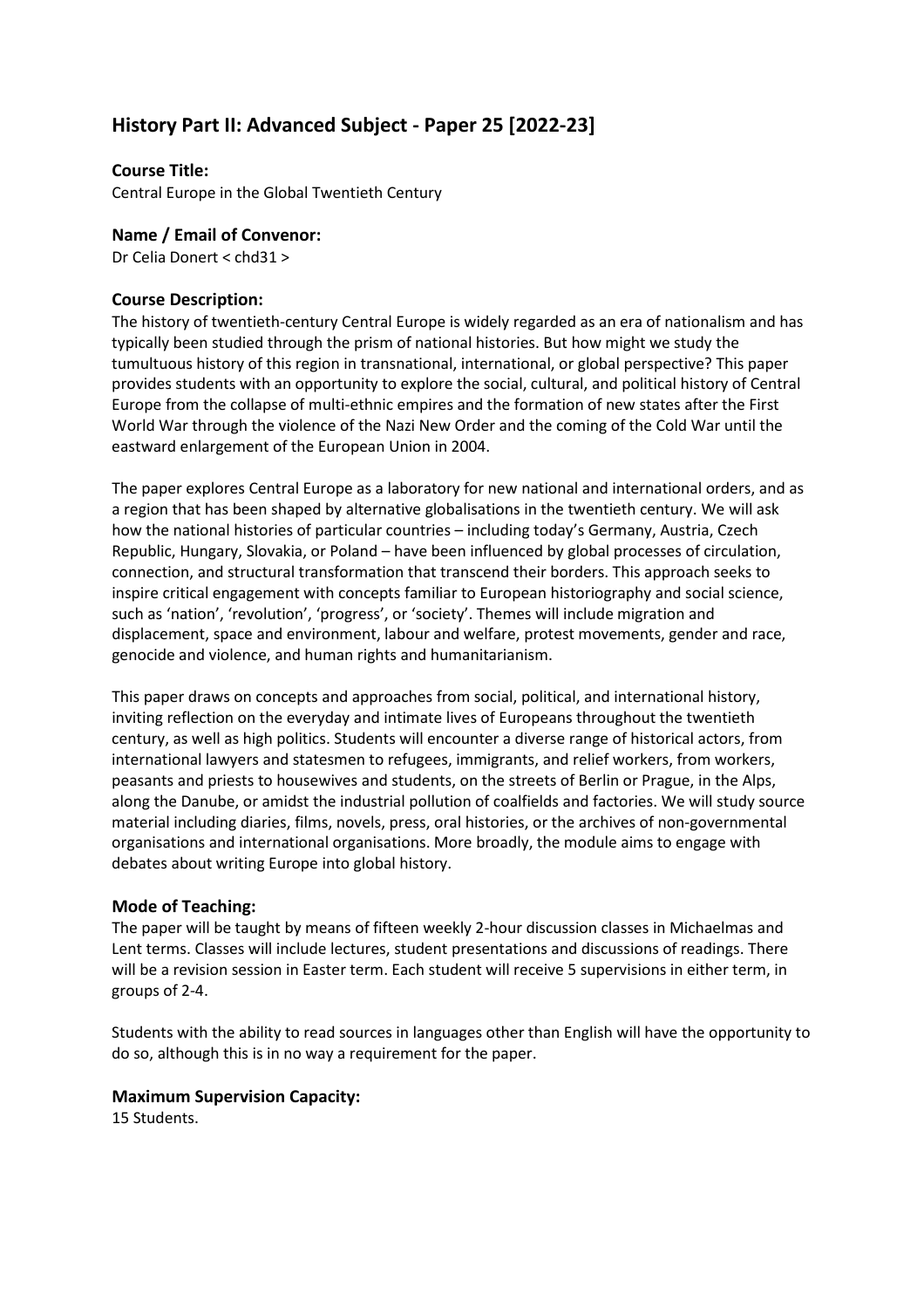## **Reading List:**

General Reading

Buchanan, Tom, *Europe's Troubled Peace, 1945-2000* (Oxford: Blackwell, 2006) Clavin, Patricia and Glenda Sluga, eds. *Internationalisms: A Twentieth-Century History* (Cambridge: Cambridge University Press, 2017)

Conway, Martin, Pieter Lagrou, and Henry Rousso, eds, *Europe's Postwar Periods - 1989, 1945,* 

*1918 : Writing History Backwards* (London: Bloomsbury, 2017)

Judt, Tony, *Postwar* (London: Heinemann, 2005)

Mazower, Mark, *Governing the World: The History of an Idea* (New York, 2012)

Sluga, Glenda, *Internationalism in the Age of Nationalism* (Philadelphia: University of Pennsylvania Press, 2013)

### **List of classes**

- **1. 1919: Central Europe and the End of Empire**
- **2. New Europe I: Nations, Nationalism, and National Indifference**
- **3. New Europe II: International and Imperial Entanglements**
- **4. 'Bloodlands' or 'Neighbours'? Violence in the Nazi Empire**
- **5. Laboratory of Internationalism: Reconstructing Central Europe, 1945-47**
- **6. Brave New World: Building Socialism in the East**
- **7. From Guns to Butter: Western Europe's Golden Age**
- **8. Violent Peacetime: European Communities and Decolonisation**
- **9. Socialist Internationalism as Alternative Globalisation**
- **10. 1968: A Global Rebellion?**
- **11. Gender, Sexuality and the Family**
- **12. Environmental Histories**
- **13. Voices of Dissent: Human Rights**
- **14. 1989: A Global Revolution**
- **15. Return to Europe?**

### **Class Reading Lists**

### **1. 1919: Central Europe and the End of Empire.**

Core Reading

- Manela, Erez, 'Dawn of a New Era: The "Wilsonian Moment" in Colonial Contexts and the Transformation of World Order, 1917-1920' in *Competing Visions of World Order: Global Moments and Movements, 1880s-1930s* ed Sebastian Conrad and Dominic Sachsenmaier, 1921-49 (NY, Palgrave Macmillan, 2007)
- Mark, James and Quinn Slobodian, 'Eastern Europe in the Global History of Decolonization', in *The Oxford Handbook of the Ends of Empire* eds. Martin Thomas and Andrew Thompson (OUP 2018)

### Further Reading

Bartov, Omer and Eric D. Weitz, eds. *Shatterzones of Empires: Coexistence and Violence in the German, Habsburg, Russian, and Ottoman Borderlands* (Bloomington and Indianapolis: Indiana University Press, 2013)

Case, Holly, *The Age of Questions: Or, A First Attempt at an Aggregate History of the Eastern, Social, Woman, American, Jewish, Polish, Bullion, Tuberculosis, and Many Other Questions over the Nineteenth Century, and Beyond* (Princeton: Princeton University Press, 2018)

Cornwall, Mark, and John Paul Newman, *Sacrifice and Rebirth : The Legacy of the Last Habsburg War* (New York: Berghahn, 2016)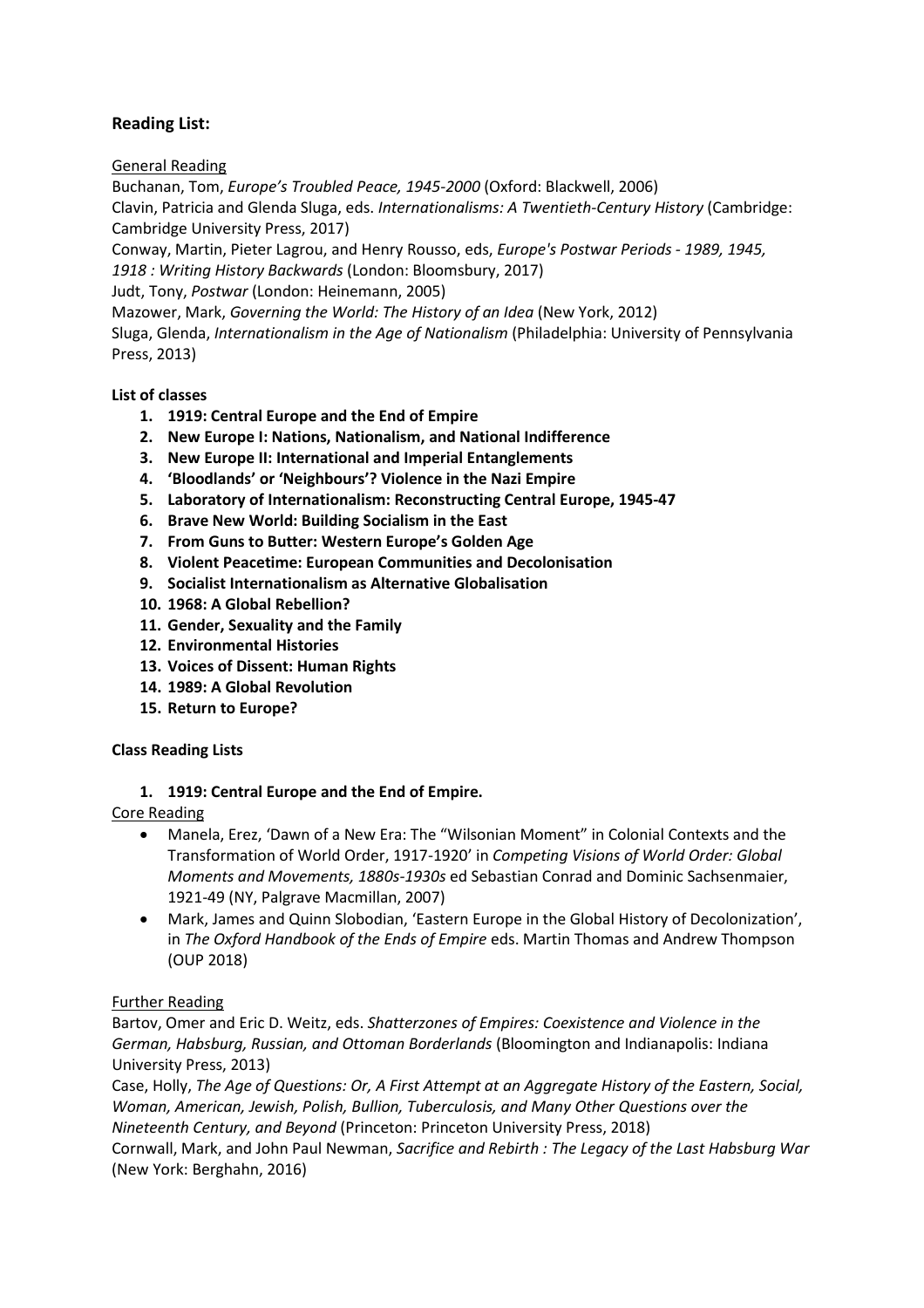Healy, Maureen, *Vienna and the Fall of the Habsburg Empire : Total War and Everyday Life in World War I* (Cambridge ; New York: Cambridge University Press, 2004)

Kučera, Rudolf, *Rationed Life : Science, Everyday Life and Working-Class Politics in Bohemia During World War I* (New York: Berghahn, 2016)

Prott, Volker, *The Politics of Self-Determination: Remaking Territories and National Identities in Europe, 1917-1923* (Oxford: Oxford University Press, 2016)

Sammartino, Annemarie H. *The Impossible Border: Germany and the East, 1914–1922*. (Ithaca: Cornell University Press, 2014)

## **2. New Europe I: Nations, Nationalism, and National Indifference.**

## Core Reading

- Bjork, James, *Neither German nor Pole: Catholicism and National Indifference in a Central European Borderland,* University of Michigan Press, 2008 – chapter Five, 'Either/Or: The Plebiscite of 1921', 214-266.
- Zahra, Tara, *Kidnapped Souls. National Indifference and the Battle for Children in the Bohemian Lands, 1900-1948*, Cornell University Press, 2009 – chapter 4: 'Reclaiming Children for the Nation'.

## Further Reading

Barkey, Karen and Mark von Hagen, *After Empire : Multiethnic Societies and Nation-building: The Soviet Union and the Russian, Ottoman and Habsburg Empires* (Boulder, Colo.; Oxford: Westview, 1997)

Bjork, James E., *Creating Nationality in Central Europe, 1880-1950 Modernity, Violence and (be) Longing in Upper Silesia* (London ; New York: Routledge, 2016)

Bjork, James E., *Neither German nor Pole : Catholicism and National Indifference in a Central European Borderland* (Ann Arbor: University of Michigan Press, 2008)

Case, Holly, *Between States: The Transylvanian Question and the European Idea during World War II* (Stanford: Stanford University Press, 2009)

Ciancia, Kathryn. "Borderland Modernity: Poles, Jews, and Urban Spaces in Interwar Eastern Poland," *The Journal of Modern History* 89.3 (2017): 531-61.

Cornwall, Mark, *The Devil's Wall : The Nationalist Youth Mission of Heinz Rutha* (Cambridge, Mass, Harvard University Press, 2012)

Pittaway, Mark. "National Socialism and the Production of German–Hungarian Borderland Space on the Eve of the Second World War." *Past & Present* 216.1 (2012): 143-80.

Stauter-Halsted, Keely, *The Devil's Chain: Prostitution and Social Control in Partitioned Poland*, 2015 Wingfield, Nancy, *Flag Wars and Stone Saints: How the Bohemian Lands became Czech* (Cambridge, Mass., Harvard University Press, 2007)

### **3. New Europe II: International and Imperial Entanglements**

## Core Reading

- Weitz, Eric, 'From the Vienna to the Paris System: International Politics and the Entangled Histories of Human Rights, Forced Deportations, and Civilizing Missions.' *American Historical Review* 113, no. 5 (2008): 1313-43
- Wheatley, Natasha, 'Central Europe as Ground Zero of the New International Order', *Slavic Review* 78:4 (Winter 2019), 900-911

## Further Reading

Becker, Peter and Natasha Wheatley, eds., *Remaking Central Europe: The League of Nations and the Former Habsburg Lands* (Oxford, forthcoming)

Cabanes, Bruno, *The Great War and the Origins of Humanitarianism, 1919-1924* (Cambridge, 2014)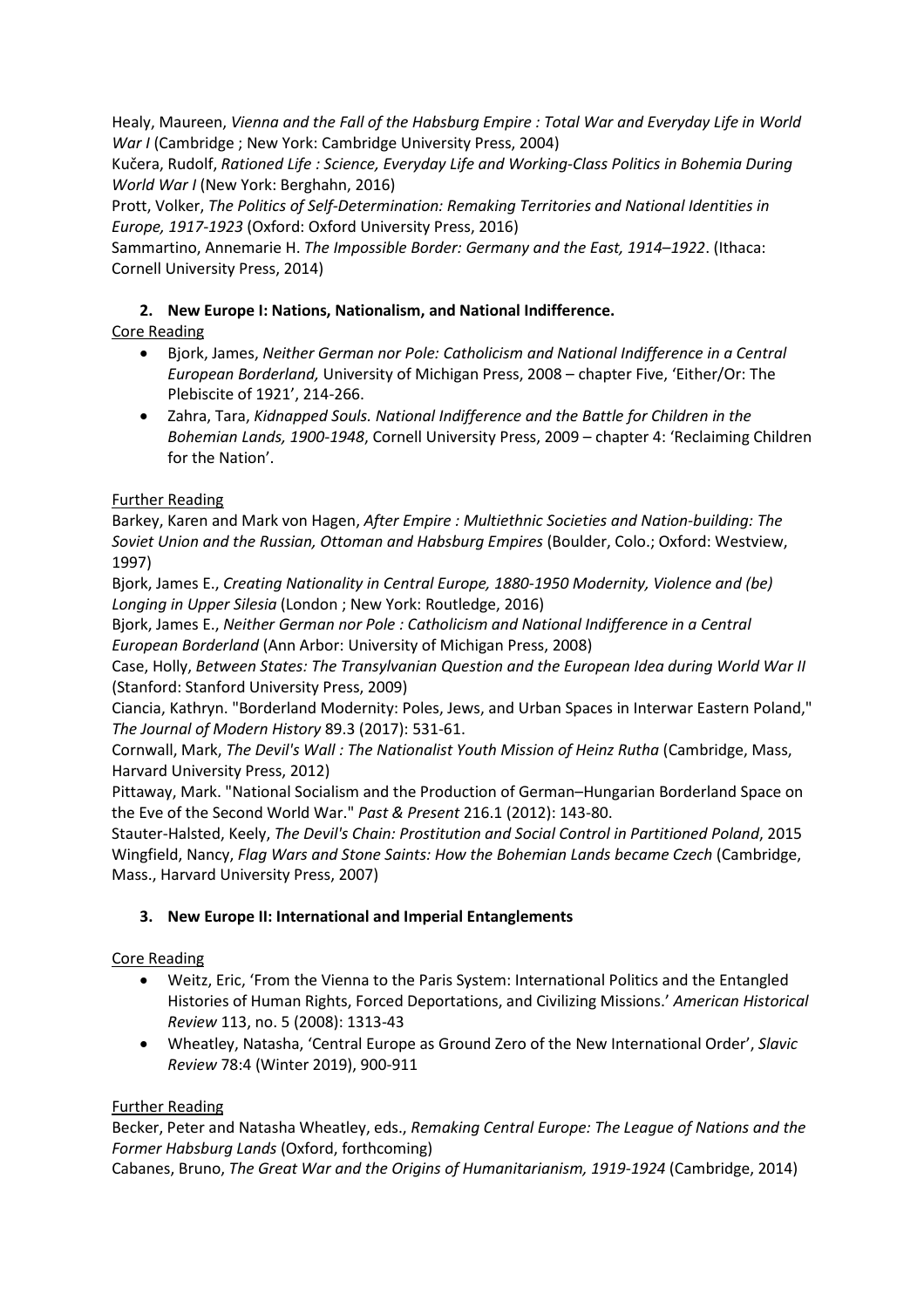Clavin, Patricia, 'The Austrian Hunger Crisis and the Genesis of International Organization after the First World War', *International Affairs* 90:2 (March 2014), 265-78.

Clavin, Patricia, *Securing the World Economy: The Reinvention of the League of Nations, 1920-1946*  (Oxford, 2013)

Fink, Carole, 'Minority Rights as an International Question,' *Contemporary European History* 9 (2003), 384-400.

Fink, Carole*, Defending the Rights of Others: The Great Powers, the Jews, and International Minority Protection, 1878-1938* (Cambridge: Cambridge University Press, 2004)

Gorman, Daniel, *The Emergence of International Society in the 1920s* (Cambridge, 2012) Lewis, Mark, *The Birth of the New Justice: The Internationalization of Crime and Punishment, 1919-*

*1950* (New York, 2014)

Pedersen, Susan. *The Guardians : The League of Nations and the Crisis of Empire*, Oxford: Oxford University Press, 2015.

Slobodian, Quinn, *Globalists. The End of Empire and the Birth of Neoliberalism* (Cambridge, Mass., 2018)

## **4. 'Bloodlands' or 'Neighbours'? Violence in the Nazi Empire**

Core Reading:

- Bergholz, Max, *Violence as a Generative Force : Identity, Nationalism, and Memory in a Balkan Community*, Ithaca, NY: Cornell University Press, 2016
- Gross, Jan Tomasz, *Neighbours. The Destruction of the Jewish Community in Jedwabne, Poland* (Princeton 2001)

## Further Reading:

Amar, Tarik Cyril, *The Paradox of Ukrainian Lviv: A Borderland City Between Stalinists, Nazis, and Nationalists* (Ithaca: Cornell University Press, 2015)

Broch, Ludivine, *Ordinary Workers, Vichy and the Holocaust: French Railwaymen and the Second World War* (Cambridge: Cambridge University Press, 2016)

Dreyfus, Gessat-Anstett, Dreyfus, Jean-Marc, and Gessat-Anstett, Élisabeth, *Destruction and Human Remains Disposal and Concealment in Genocide and Mass Violence*, Manchester: Manchester University Press, 2014

Erdeljac, Filip, 'Local Experiences and the Second World War: New Perspectives on Mass Violence in Mid-Twentieth Century Europe', *Contemporary European History* 28 (2019), 422–33

Farges, Patrick, Doris Bergen, Anna Hajkova, Elissa Mailänder, and Atina Grossmann, 'Forum: Holocaust and the History of Gender and Sexuality', *German History*, 36 (2018)

Hájková, Anna, 'Sexual Barter in Times of Genocide: Negotiating the Sexual Economy of the Theresienstadt Ghetto', *Signs*, 38 (2013), 503–33

Mailänder Koslov, Elissa, trans. Patricia Szobar, *Female SS Guards and Workaday Violence : the Majdanek Concentration Camp, 1942-1944*, Michigan: Michigan State University Press, 2015 Segal, Raz, *Genocide in the Carpathians: War, Social Breakdown, and Mass Violence, 1941-1945*  (Stanford: Stanford University Press, 2016)

Snyder, Timothy*, Bloodlands: Europe between Hitler and Stalin* (London: Bodley Head, 2010)

#### **5. Laboratory of Internationalism: Reconstructing Central Europe, 1945-48** Core Reading

- Reinisch, Jessica, 'Internationalism in Relief: The Birth (and Death) of UNRRA', *Past and Present* vol. 210 (2011) Supplement 6, pp.258-89
- Zahra, Tara, '"The Psychological Marshall Plan: Displacement, Gender, and Human Rights after World War II', *Central European History* 44 (March 2011), 37-62

Further Reading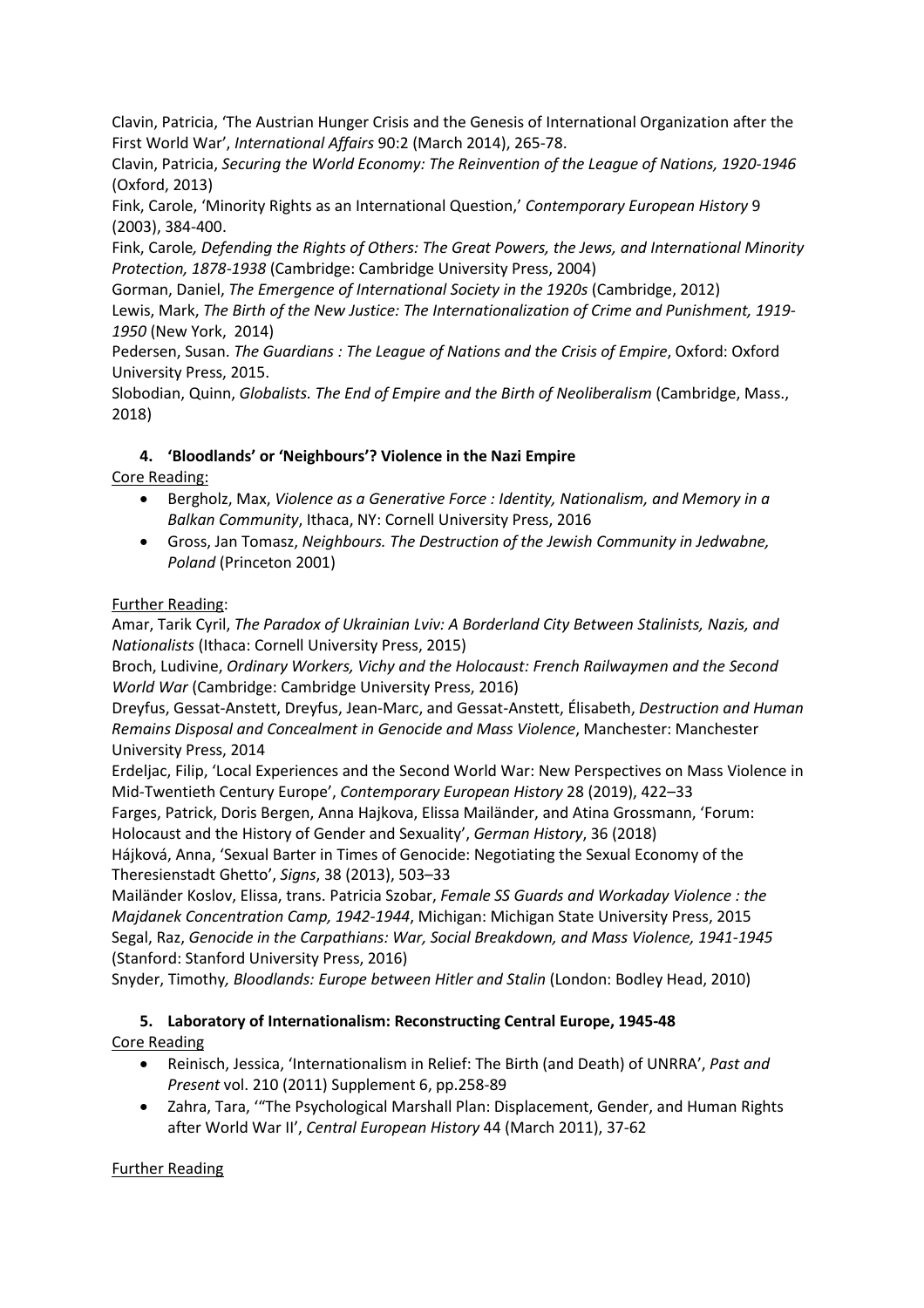Cohen, Gerard Daniel, *In War's Wake. Europe's Displaced Persons in the Postwar Order* (New York: Oxford University Press, 2012)

Francine Hirsch, "The Soviets at Nuremberg: International Law, Propaganda, and the Making of the Postwar Order," *American Historical Review* 113:3 (2008), 701-730

Grossmann, Atina, *Jews, Germans, and Allies: Close Encounters in Occupied Germany* (Princeton: Princeton University Press, 2007)

Hoffmann, Stefan-Ludwig, Sandrine Kott, Peter Romijn, and Olivier Wieviorka, *Seeking Peace in the Wake of War : Europe, 1943-1947* (Amsterdam: Amsterdam University Press, 2016)

Marrus, Michael, *The Unwanted. European Refugees in the Twentieth Century* (Oxford: Oxford University Press, 1985)

Mazower, Mark, "The Strange Triumph of Human Rights, 1933-1950," *Historical Journal* 47:2 (June 2004), 379-398

Mazower, Mark, Jessica Reinisch and David Feldman (eds.) *Post-War Reconstruction in Europe: International Perspectives, 1945-49* (Oxford: Oxford University Press, 2011: Past and Present Supplement)

Mazower, Mark, *No Enchanted Palace: The End of Empire and the Ideological Origins of the United Nations* (2009)

Reinisch, Jessica (ed.) Special Issue on Relief in the Aftermath of War: *Journal of Contemporary History* 43:3 (2008)

Reinisch, Jessica and Elizabeth White, eds., *The Disentanglement of Populations. Migration, Expulsion and Displacement in Postwar Europe, 1944-49* (Basingstoke: Palgrave Macmillan, 2011) Reinisch, Jessica, 'We Shall Build Anew a Powerful Nation': UNRRA, Internationalism, and National Reconstruction in Poland'*, Journal of Contemporary History* 43:3 (2008), 451-476.

Zahra, Tara, Lost Children: Reconstructing Europe's Families after World War II (Cambridge, Mass., Harvard University Press, 2011)

### **6. Brave New World: Building Socialism in the East**

Core Reading:

- Lebow, Katherine, *Unfinished Utopia : Nowa Huta, Stalinism, and Polish Society, 1949–56*, Cornell University Press, 2013
- Pittaway, Mark. *The Workers' State : Industrial Labor and the Making of Socialist Hungary, 1944-1958*. Pittsburgh: University of Pittsburgh Press, 2012.

### Further Reading

Apor, Péter, Sándor Horváth, and James Mark. *Secret Agents and the Memory of Everyday Collaboration in Communist Eastern Europe*. Anthem Press, 2017.

Babiracki, Patryk, *Soviet Soft Power in Poland : Culture and the Making of Stalin's New Empire, 1943- 1957* (Chapel Hill: University of North Carolina Press, 2015)

Bren, Paulina, Mary Neuburger, eds, *Communism Unwrapped: Consumption in Cold War Eastern Europe* (Oxford: Oxford University Press, 2012)

Bren, Paulina, *The Greengrocer and his TV. The Culture of Czech Communism after the 1968 Prague Spring* (Ithaca: Cornell University Press, 2010).

Donert, Celia, *The Rights of the Roma. The Struggle for Citizenship in Postwar Czechoslovakia* (Cambridge: Cambridge University Press, 2017)

Gerlach, David W. *The Economy of Ethnic Cleansing : The Transformation of the German-Czech Borderlands after World War II* (Cambridge: Cambridge University Press, 2017)

Horváth, Sándor, trans. Thomas Cooper. *Stalinism Reloaded : Everyday Life in Stalin-City, Hungary* (Bloomington: Indiana University Press, 2017)

Lampland, Martha, *The Object of Labor: Commodification in Socialist Hungary* (Chicago: University of Chicago Press, 1995)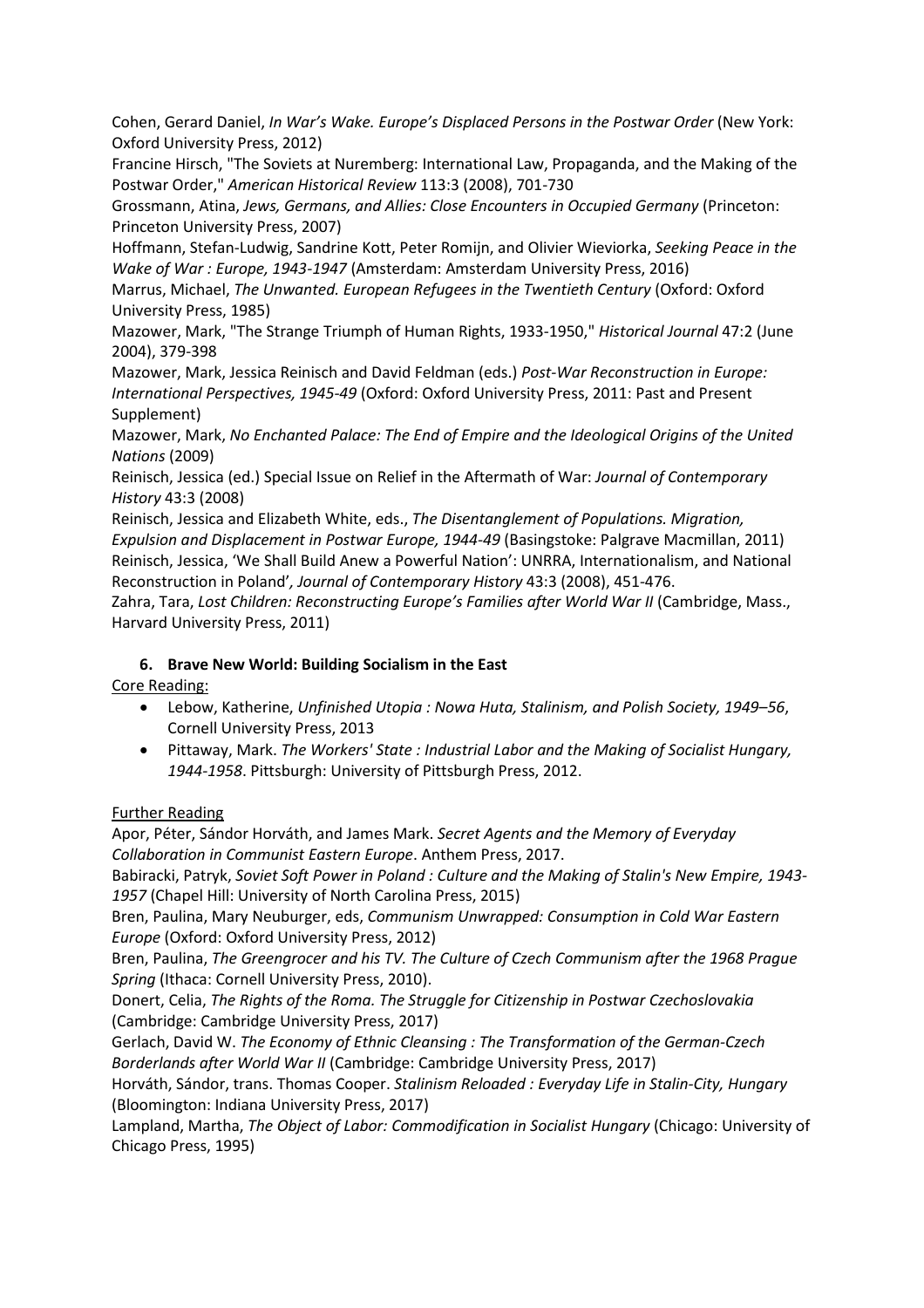Lampland, Martha, *The Value of Labor: The Science of Commodification in Hungary, 1920-1956* (Chicago: University of Chicago Press, 2016)

Pittaway, Mark. "Making Peace in the Shadow of War: The Austrian–Hungarian Borderlands, 1945– 1956." *Contemporary European History* 17.3 (2008): 345-64.

Siefert, Marsha, ed., *Labor in State-Socialist Europe, 1945–1989. Contributions to a History of Work* (Budapest, CEU Press, 2020)

Spurny, Matěj, *Making the Most of Tomorrow: A North Bohemian Laboratory of Socialist Modernism* (Praha: Karolinum, 2019)

Spurný, Matěj. "Political Authority and Popular Opinion: Czechoslovakia's German Population 1948- 60." *Social History* 37.4 (2012): 452-76.

## **7. From Guns to Butter: Western Europe's Golden Age**

Core Reading:

- Bessel, Richard and Dirk Schumann, eds., *Life After Death: Approaches to a Cultural and Social History of Europe during the 1940s and 1950s* (Cambridge: Cambridge University Press, 2003), 'Introduction - Violence, Normality, and the Construction of Postwar Europe', 1-14.
- Conway, Martin, 'The Rise and Fall of Western Europe's Democratic Age, 1945-1973', *Contemporary European History* Vol. 13, No. 1 (Feb., 2004), 67-88

Borotta, Manuel and Jan Jansen (eds.) *Vertriebene and Pieds-Noirs in Postwar Germany and France: Comparative Perspectives* (London: Palgrave Macmillan, 2016).

Carter, Erica, *How German is She? Postwar West German Reconstruction and the Consuming Woman*  (Ann Arbor: University of Michigan Press, 1997)

Chin, Rita, Heide Fehrenbach, Geoff Eley and Atina Grossmann, *After the Nazi Racial State: Difference and Democracy in Germany and Europe* (Ann Arbor: University of Michigan Press, 2009) Chin, Rita, *The Guest Worker Question in Postwar Germany* (New York and Cambridge: Cambridge University Press, 2007)

Conway, Martin, *Western Europe's Democratic Age, 1945-1968* (Princeton: Princeton University Press, 2020)

Gatrell, Peter, *The Unsettling of Europe. The Great Migration, 1945 to the Present* (London, Allen Land 2019)

Stokes, Lauren '"An Invasion of Guest Worker Children": Welfare Reform and the Stigmatisation of Family Migration," *Contemporary European History* (June 2019): 1-19.

Stokes, Lauren, 'The Permanent Refugee Crisis in the Federal Republic, 1949—' *Central European History* Volume 52, no. 1 (March 2019): 19-44.

## **8. Violent Peacetime: European Communities and Decolonisation**

Core Reading:

- Hong, Young-Sun, *Cold War Germany, the Third World, and the Global Humanitarian Regime*, Cambridge 2015, part I 'Race, Security, and Cold War Humanitarianism', chapter 1 'Bipolar (Dis)Order'.
- Heerten, Lasse, *The Biafran War and Postcolonial Humanitarianism: Spectacles of Suffering*  (Cambridge, 2017)

Further Reading

Buettner, Elizabeth, *Europe after Empire: Decolonization, society and culture* (Cambridge: Cambridge University Press, 2016)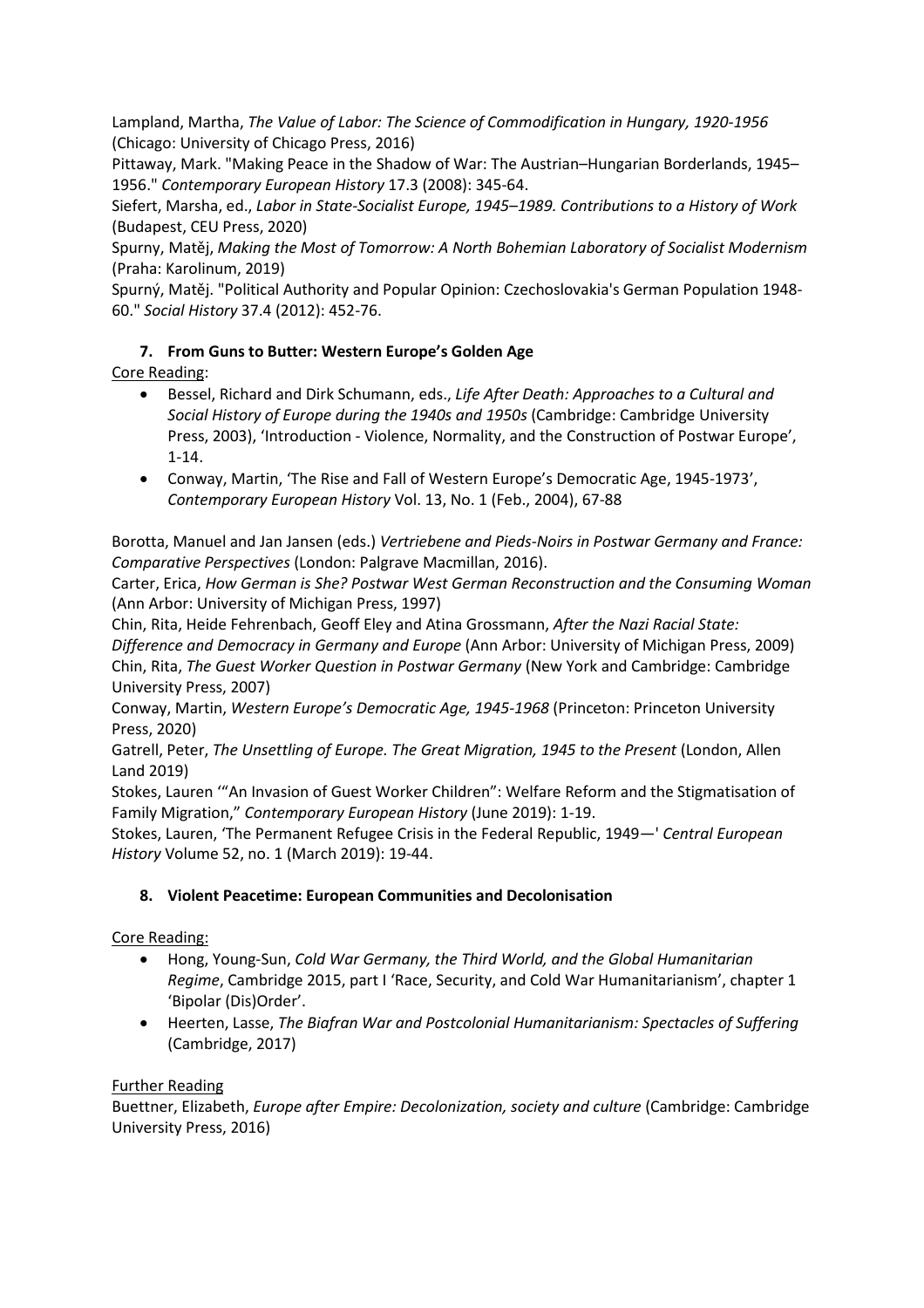Christiaens, Kim, James Mark, and José M. Faraldo, 'Entangled Transitions: Eastern and Southern European Convergence or Alternative Europes? 1960s–2000s', *Contemporary European History*, 26:4 (2017), 577–99.

Dimier, Veronique, *The Invention of a European Development Aid Bureaucracy: Recycling Empire*  (Basingstoke: Palgrave 2014)

Duranti, Marco, *The Conservative Human Rights Revolution. European Identity, Transnational Politics, and the Origins of the European Convention (Oxford, 2017)* 

Hansen, Peo and Stefan Jonsson, *Eurafrica: the Untold History of European Integration and Colonialism* (London: Bloomsbury Academic, 2015)

Patel, Kiran Klaus, *Projekt Europa: Eine kritische Geschichte* (München, 2018) Rempe, Martin, *Entwicklung im Konflikt. Die EWG und der Senegal, 1957-1975* (Köln: Böhlau, 2012) Simpson, Brian, *Human Rights and the End of Empire. Britain and the Genesis of the European Convention* (Oxford: Oxford University Press, 2001)

## **9. Socialist Internationalism as Alternative Globalisation**

Core Reading

- Mark, James A., Kalinovsky Artemy, Marung Steffi (eds) *Alternative Globalizations. Eastern Europe and the Postcolonial World.* Bloomington, Indiana University Press, 2019 - Introduction
- Mazurek, Małgorzata 'Polish Economists in Nehru's India: Making Science for the Third World in an Era of De-Stalinization and Decolonization', *Slavic Review*, 77 (2018), 588–610

## Further Reading

Babiracki, Jersild, Babiracki, Patryk, and Jersild, Austin, *Socialist Internationalism in the Cold War : Exploring the Second World*, Palgrave Macmillan: 2016

Dragostinova, Theodora, 'The "Natural Ally" of the "Developing World": Bulgarian Culture in India and Mexico', *Slavic Review*, 77 (2018), 661–84

Johnson, Jennifer, *The Battle for Algeria : Sovereignty, Health Care, and Humanitarianism* (Philadelphia: University of Pennsylvania 2016)

Kalinovsky, Artemy M., *Laboratory of Socialist Development : Cold War Politics and Decolonization in Soviet Tajikistan* (Ithaca: Cornell University Press, 2018)

Kosicki, Piotr H, 'The Soviet Bloc's Answer to European Integration: Catholic Anti-Germanism and the Polish Project of a 'Catholic-Socialist' International', *Contemporary European History* 24 (2015), 1–36 Kosicki, Piotr, 'The Catholic 1968: Poland, Social Justice, and the Global Cold War', *Slavic Review*, 77 (2018), 638–60

Mehilli, Elidor, *From Stalin to Mao. Albania and the Socialist World* (Ithaca: Cornell University Press, 2017)

Nunan, Timothy, *Humanitarian Invasion. Global Development in Cold War Afghanistan* (Cambridge: Cambridge University Press, 2015)

Slobodian, Quinn, *Comrades of Color : East Germany in the Cold War World*, New York / Oxford: Berghahn, 2015

## **10. 1968: A Global Rebellion?**

Core Readings

• Gildea, Robert, James Mark, Anette Warring (eds) *Europe's 1968: Voices of Revolt* (Oxford: Oxford University Press, 2013) – 'Awakenings'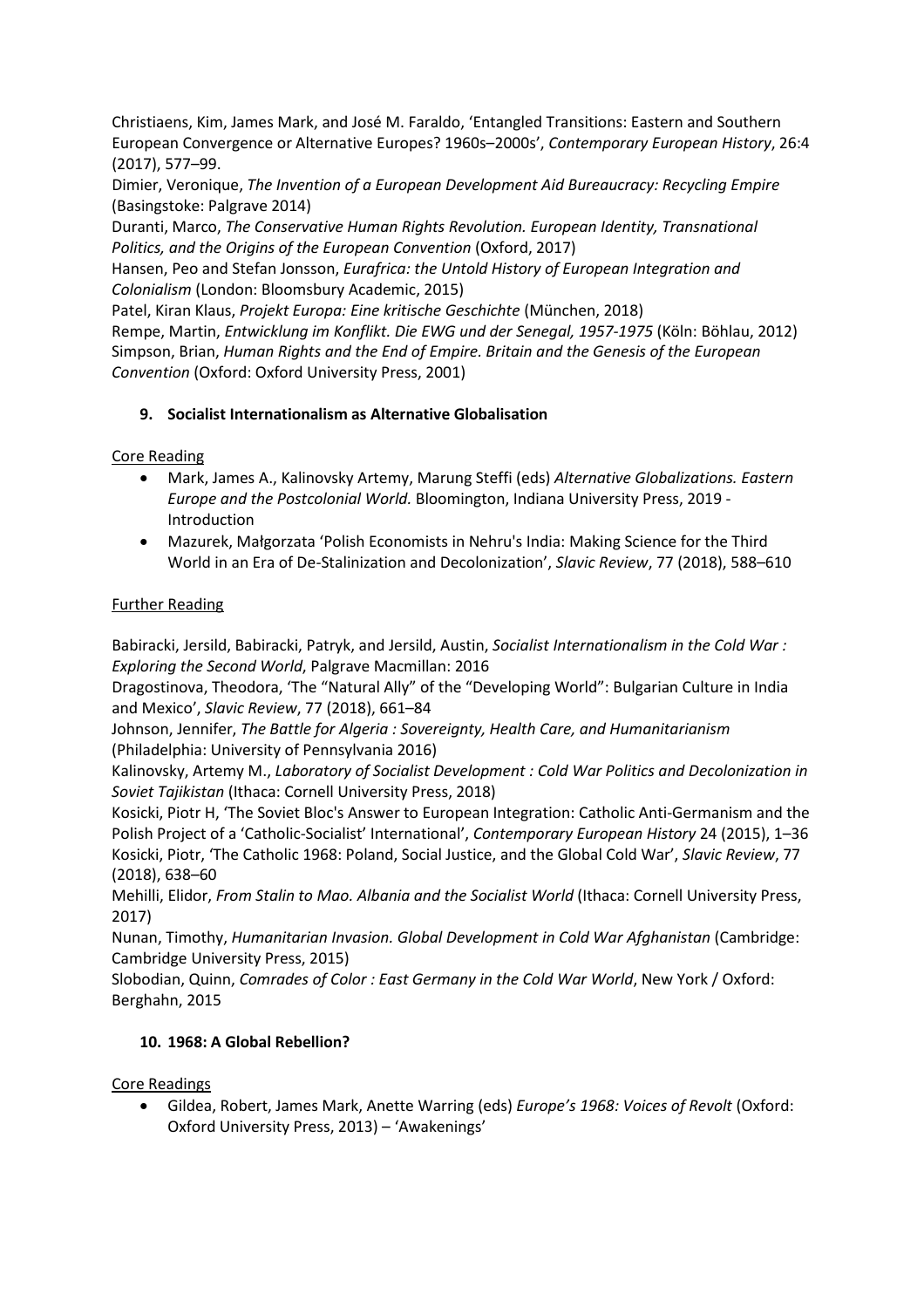• Slobodian, Quinn, 'Anti-68ers and the Racist-Libertarian Alliance: How a Schism among Austrian School Neoliberals Helped Spawn the Alt Right', *Cultural Politics* 15:3 (November 2019), 372-386

#### Further Reading

Bhambra, Gurminder K., Ipek Demir (eds), *1968 in Retrospect: History, Theory, Alterity* (Basingstoke : Palgrave Macmillan, 2009)

Bracke, Maud, *Which Socialism, Whose Détente? West European Communism and the Czechoslovak Crisis, 1968* (New York: Central European University Press, 2007)

Brown, Timothy, Lorena Anton, eds., *Between the Avant-Garde and the Everyday Subversive Politics in Europe from 1957 to the Present* (New York: Berghahn, 2011)

Brown, Timothy, *West Germany and the Global Sixties: The Anti-Authoritarian Revolt, 1962-1978*  (Cambridge: Cambridge University Press, 2013)

Clifford, Rebecca, 'Emotions and gender in oral history: narrating Italy's 1968,' *Modern Italy* vol. 17: 2, pp. 209-221

Davis, Belinda, "What's Left? Popular Political Participation in Postwar Europe," *American Historical Review* 113, no. 2 (2008)

Davis, Belinda, Wilfried Mausbach, Martin Klimke, Carla MacDougall (eds) *Changing the World: Changing Oneself. Political Protest and Collective Identities in West Germany and the U.S. in the 1960s and 1970s* (New York: Berghahn Books, 2010)

Fenemore, Mark, *Sex, Thugs and Rock'n'Roll: Teenage Rebels in Cold War East Germany* (New York: Berghahn Books, 2007)

Fink, Carole, Philipp Gassert, Detlef Junker (eds), *1968 : the world transformed* (Cambridge: Cambridge University Press, 1998)

Häberlen, Joachim, *The Emotional Politics of the Alternative Left: West Germany, 1968-1984*  (Cambridge: Cambridge University Press, 2018)

Hajek, Andrea, ed., *Memory Studies: Special Issue (Challenging dominant discourses of the past: 1968 and the value of oral history)* January 2013: 6(1)

Hilwig, Stuart, *Italy and 1968: Youthful Unrest and Democratic Culture* (Basingstoke: Palgrave Macmillan, 2009)

Horn, Gerd-Rainer, *The Spirit of '68: Rebellion in Western Europe and North America, 1956-1976* (Oxford: Oxford University Press, 2007)

Jackson, Julian, Anna-Louise Milne, James S. Williams (eds) *May 68: Rethinking France's Last Revolution* (Basingstoke: Palgrave Macmillan, 2011)

Klimke, Martin and Joachim Scharloth (eds) *1968 in Europe: A History of Protest and Activism*  (Basingstoke: Palgrave Macmillan, 2008)

Klimke, Martin, Jacco Pekelder and Joachim Scharloth (eds) *Between Prague Spring and French May: Opposition and Revolt in Europe, 1960-1980* (New York: Berghahn Books, 2011)

Klimke, Martin. *The Other Alliance: Student Protest in West Germany and the United States in the Global Sixties* (Princeton: Princeton University Press, 2010)

Lee, Mia, *Utopia and Dissent in West Germany. The Resurgence of the Politics of Everyday Life in the Long 1960s* (London: Routledge, 2019)

Ross, Kristin, *May '68 and its Afterlives* (Chicago: University of Chicago Press, 2010) Schildt, Axel and Detlef Siegfried, *Between Marx and Coca-Cola: Youth Cultures in Changing European Societies, 1960-1980* (New York: Berghahn Books, 2006)

von der Goltz, Anna (ed.) "*Talking 'bout my Generation." Conflicts of Generation Building and Europe's "1968"* (Goettingen: Wallstein, 2011)

von der Goltz, Anna, 'Generations of 68ers Age-Related Constructions of Identity and Germany's "1968,"' *Cultural and Social History* (December 2011), 8:4, pp. 473-491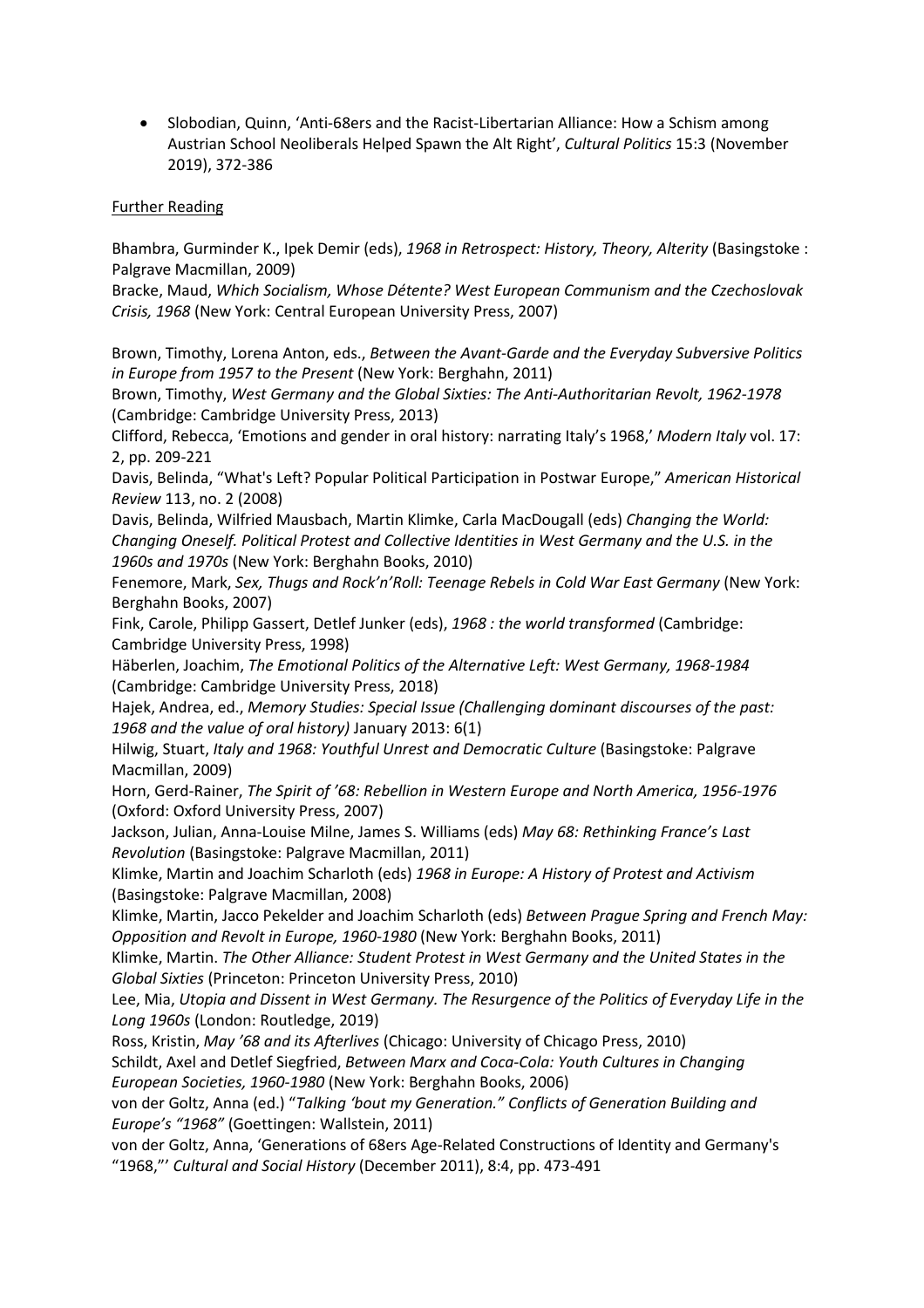## **11. Gender, Sexuality and the Family**

Core Reading:

- McLellan, Josie, 'The "Problem of Women" in Post-War Europe', *English Historical Review*  130
- McLellan, Josie, 'State Socialist Bodies: East German Nudism from Ban to Boom', *The Journal of Modern History* March 2007, 79:1, 48-79.

### Further Reading

Evans, Jennifer V., *Life Among the Ruins : Cityscape and Sexuality in Cold War Berlin* (London: Palgrave, 2011)

Fidelis, Malgorzata. *Women, Communism, and Industrialization in Postwar Poland* (New York: Cambridge University Press, 2010)

Freeland, Jane, *Domestic Violence in Divided Berlin, 1969-2002* (Oxford: Oxford University Press, 2021)

Herzog, Dagmar, *Cold War Freud: Psychoanalysis in an Age of Catastrophe* (Cambridge: Cambridge University Press, 2017)

Herzog, Dagmar, *Sex After Fascism: Memory and Morality in Twentieth-Century Germany* (Princeton: Princeton University Press, 2005)

Herzog, Dagmar, *Sexuality in Europe: A Twentieth-Century History* (Cambridge: Cambridge University Press, 2011)

Liskova, Katerina, *Sexual Liberation, Socialist Style : Communist Czechoslovakia and the Science of Desire, 1945-1989* (Cambridge : Cambridge University Press, 2018)

McLellan, Josie, *Love in the Time of Communism : Intimacy and Sexuality in the GDR* (Cambridge: Cambridge University Press, 2011)

Spector, Scott, Helmut Puff, Dagmar Herzog, eds., *After the History of Sexuality: German Genealogies with and beyond Foucault* (New York: Berghahn Books, 2012)

### **12. Environmental Histories**

Core Readings:

- Glassheim, Eagle, 'Most, the Town that Moved. Coal, Communists and the "Gypsy Question" in Post-War Czechoslovakia', *Environment and History* (November 2007), 13:4, 447-476.
- Roeder, Carolin, 'From Neo-Slavism to Internationalism: Interwar Central Europe and the Search for the Lost Mountains', *Contemporary European History* (October 2019)

Further readings:

Arndt, Melanie, *Tschernobylkinder. Die transnationale Geschichte einer nuklearen Katastrophe* (Göttingen: Vandenhoeck & Ruprecht, 2020)

Ault, Julia E, 'Defending God's Creation? The Environment in State, Church and Society in the German Democratic Republic, 1975–1989', *German History*, 37 (2019), 205–26

Biess, Frank, "The Concept of Panic: Military Psychiatry and Emotional Preparation for Nuclear War in Postwar West Germany," in *Science and Emotions after 1945: A Transatlantic Perspective*, ed. Biess, Frank and Gross, Daniel M. (Chicago, IL: University of Chicago Press, 2014)

Brown, Kate, *Plutopia* (New York: Oxford University Press, 2014)

Chaney, Sandra, *Nature of the Miracle Years: Conservation in West Germany, 1945–1975* (New York: Berghahn, 2008)

Gille, Zsuzsa, *Paprika, Foie Gras, and Red Mud. The Politics of Materiality in the European Union* (Bloomington, Indiana University Press, 2016)

Gille, Zsuzsa. *From the Cult of Waste to the Trash Heap of History the Politics of Waste in Socialist and Postsocialist Hungary* (Bloomington: Indiana UP, 2007)

Gissibl, Bernhard, Sabine Höhler, and Patrick Kupper, *Civilizing Nature : National Parks in Global Historical Perspective* (New York ; Oxford: Berghahn Books, 2012)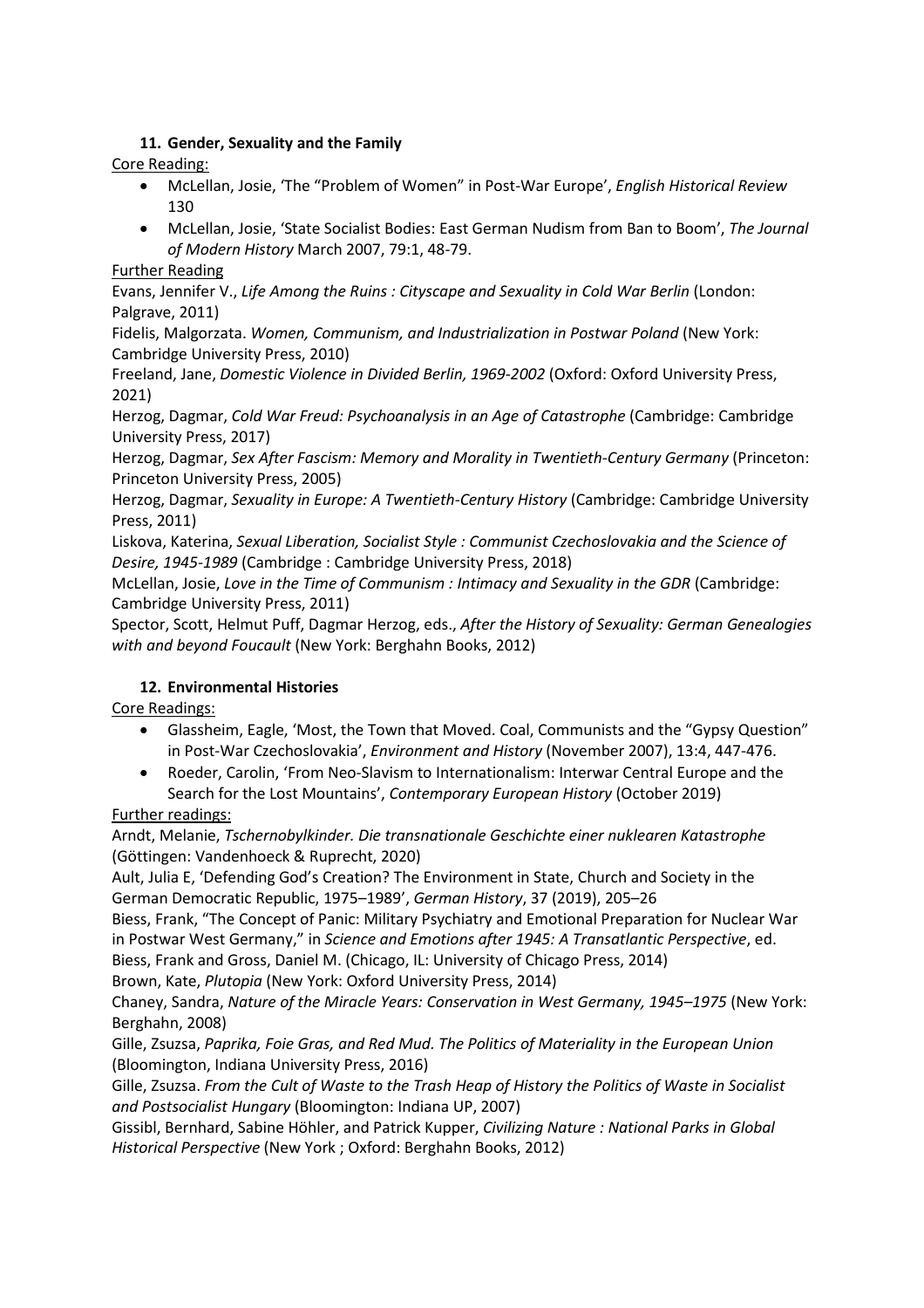Glassheim, Eagle, *Cleansing the Czechoslovak Borderlands: Migration, Environment, and Health in the Former Sudetenland* (Pittsburgh, PA: University of Pittsburgh Press, 2016)

Herzberg, Julia, Christian Kehrt, and Franziska Torma, *Ice and Snow in the Cold War : Histories of Extreme Climatic Environments* (New York: Berghahn, 2019)

McNeill, John and Corinna Unger, eds, *Environmental Histories of the Cold War* (Washington DC / New York: Cambridge University Press, 2010)

Mignon Kirchhof, Astrid and John McNeill, eds, *Nature and the Iron Curtain: Environmental Policy and Social Movements in Communist and Capitalist Countries, 1945-1990* (Pittsburgh: University of Pittsburgh Press, 2019)

Milder, Stephen, *Greening Democracy. The Anti-Nuclear Movement and Political Environmentalism in West Germany and Beyond, 1968-1983* (Cambridge: Cambridge University Press, 2017) Murdock, Caitlin, "Public Health in a Radioactive Age: Environmental Pollution, Popular Therapies, and Narratives of Danger in the Federal Republic of Germany, 1949-1970," *Central European History*, Vol. 52 No. 1 (2019)

Tompkins, Andrew S., *Better Active Than Radioactive!: Anti-Nuclear Protest in 1970s France and West Germany* (Oxford: Oxford University Press, 2016)

## **13. Voices of Dissent: Human Rights**

Core Readings:

- Moyn, Samuel, *The Last Utopia: Human Rights in History* (Cambridge, Mass.: Harvard University Press, 2010)
- Betts, Paul, 'Socialism, Social Rights and Human Rights: The Case of East Germany,' *Humanity* 3 (Winter 2012), 407-426

## Further Readings:

Bolton, Jonathan. *Worlds of Dissent: Charter 77, the Plastic People of the Universe, and Czech Culture under Communism*. (Cambridge: Harvard University Press, 2012)

Buchanan, Tom, 'The Truth Will Set You Free. The Making of Amnesty International', *Journal of Contemporary History* 37.4 (October 2002), 575-97

Eckel, Jan and Samuel Moyn (eds.) *The Breakthrough: Human Rights in the 1970s* (Philadelphia: University of Pennsylvania Press, 2012)

Havel, Vaclav, 'The Power of the Powerless' 1978, in Open Letters: Selected Writings 1965-1990, NY Vintage 1992, 125-214.

Iriye, Akira, 'The Growth of Civil Society' in Iriye, *Global Community* (Berkeley, 2002), 126-56 Keck, Margaret E. and Kathryn Sikkink, 'Transnational Advocacy Networks in International Politics,' in *Activists Beyond Borders. Advocacy Networks in International Politics* (Ithaca, Cornell UP, 1998), 1-38 Nathans, Benjamin, 'The Dictatorship of Reason: Aleksandr Volpin and the Idea of Rights under 'Developed Socialism', *Slavic Review* 66.4 (Winter 2007), 630-63.

Snyder, Sarah, *Human Rights Activism and the End of the Cold War* (New York: Cambridge University Press, 2011)

Wildenthal, Lora, *The Language of Human Rights in West Germany* (Philadelphia: University of Pennsylvania Press, 2013)

## **14. 1989: A Global Revolution**

Core Reading

- Mark, James, Iacob, B., Rupprecht, T., & Spaskovska, L., *1989: A Global History of Eastern Europe* (Cambridge: Cambridge University Press, 2019)
- Sarotte, Mary Elise, *1989. The Struggle to Create Post-Cold War Europe* (Princeton: Princeton University Press, 2014) – Introduction and Chapter 1

Further Reading